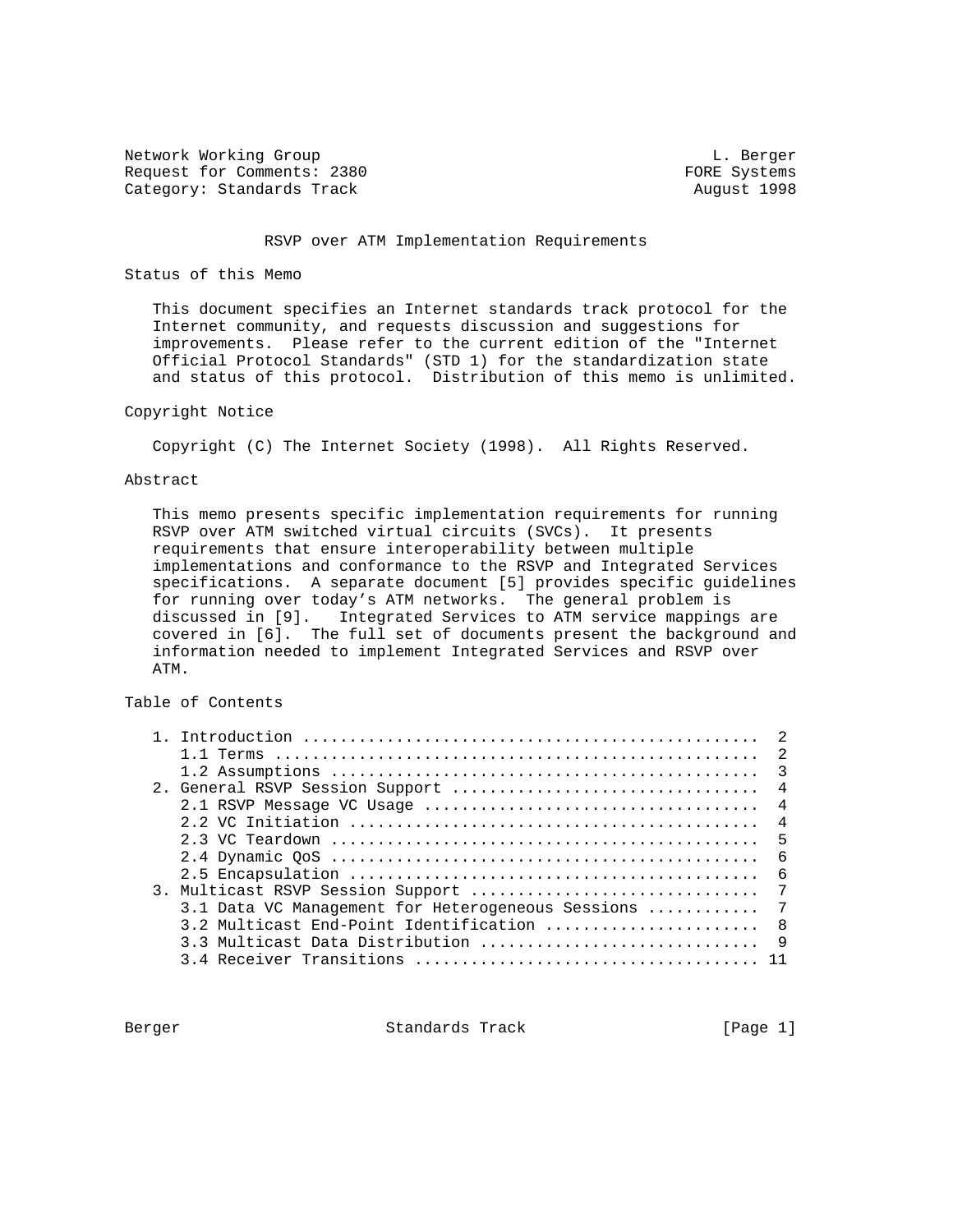## 1. Introduction

 This memo discusses running IP over ATM in an environment where SVCs are used to support QoS flows and RSVP is used as the internet level QoS signaling protocol. It applies when using CLIP/ION, LANE2.0 and MPOA [4] methods for supporting IP over ATM. The general issues related to running RSVP [8] over ATM have been covered in several papers including [9] and other earlier work. This document is intended as a companion to [9,5]. The reader should be familiar with both documents.

 This document defines the specific requirements for implementations using ATM UNI3.x and 4.0. These requirements must be adhered to by all RSVP over ATM implementations to ensure interoperability. Further recommendations to guide implementers of RSVP over ATM are provided in [5].

 The rest of this section will define terms and assumptions. Section 2 will cover implementation guidelines common to all RSVP session. Section 3 will cover implementation guidelines specific to multicast sessions.

1.1 Terms

 The terms "reservation" and "flow" are used in many contexts, often with different meaning. These terms are used in this document with the following meaning:

 o Reservation is used in this document to refer to an RSVP initiated request for resources. RSVP initiates requests for resources based on RESV message processing. RESV messages that simply refresh state do not trigger resource requests. Resource requests may be made based on RSVP sessions and RSVP reservation styles. RSVP styles dictate whether the reserved resources are used by one sender or shared by multiple senders. See [8] for details of each. Each new request is referred to in this document as an RSVP reservation, or simply reservation.

Berger Standards Track [Page 2]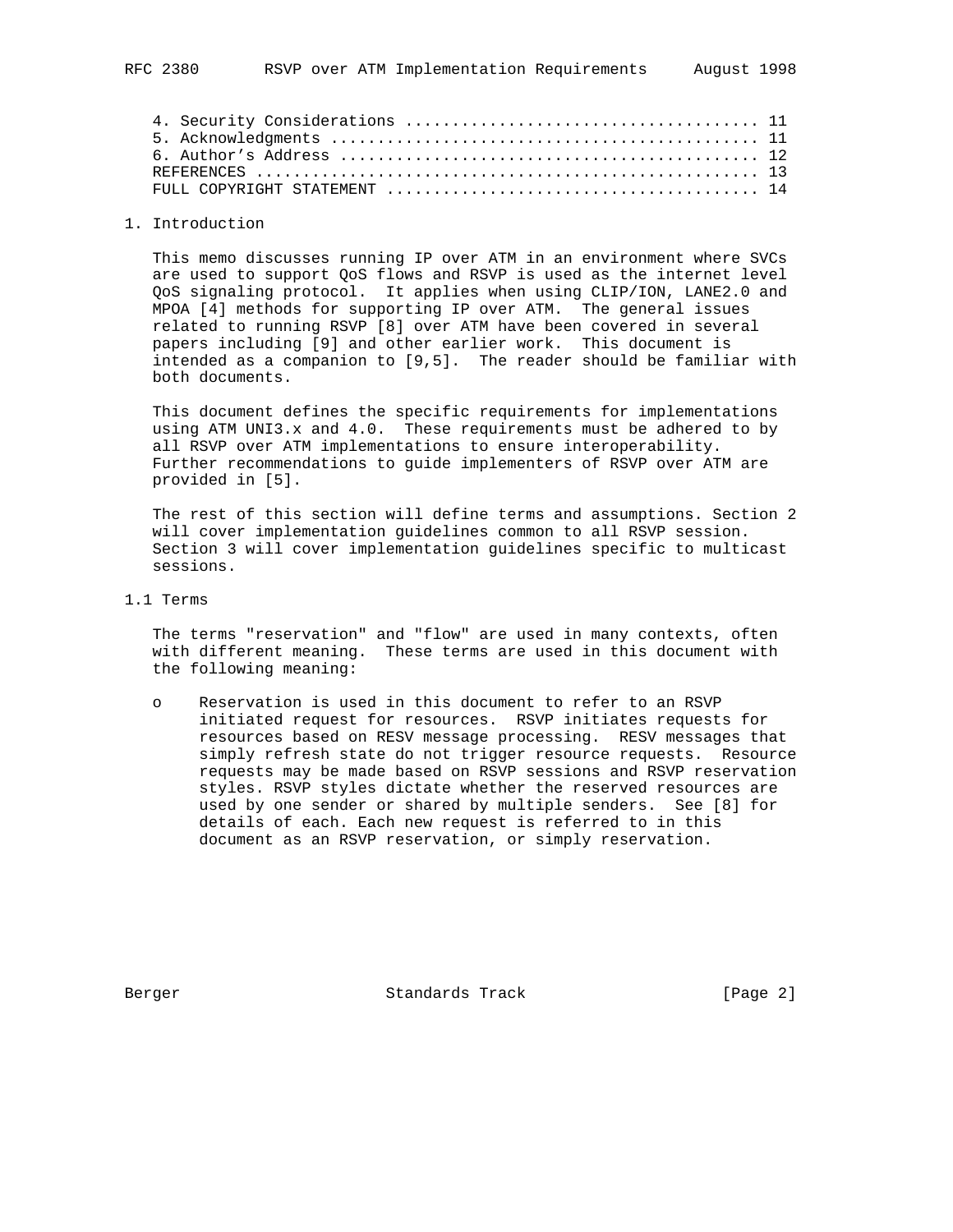o Flow is used to refer to the data traffic associated with a particular reservation. The specific meaning of flow is RSVP style dependent. For shared style reservations, there is one flow per session. For distinct style reservations, there is one flow per sender (per session).

 The key words "MUST", "MUST NOT", "REQUIRED", "SHALL", "SHALL NOT", "SHOULD", "SHOULD NOT", "RECOMMENDED", "MAY", and "OPTIONAL" in this document are to be interpreted as described in RFC 2119 [7].

#### 1.2 Assumptions

The following assumptions are made:

o RSVP

 We assume RSVP as the internet signaling protocol which is described in [8]. The reader is assumed to be familiar with [8].

o IPv4 and IPv6

 RSVP support has been defined for both IPv4 and IPv6. The guidelines in this document are intended to be used to support RSVP with either IPv4 or IPv6. This document does not require one version over the other.

o Best effort service model

 The current Internet only supports best effort service. We assume that as additional components of the Integrated Services model are defined, best effort service must continue to be supported.

o ATM UNI 3.x and 4.0

 We assume ATM service as defined by UNI 3.x and 4.0. ATM provides both point-to-point and point-to-multipoint Virtual Circuits (VCs) with a specified Quality of Service (QoS). ATM provides both Permanent Virtual Circuits (PVCs) and Switched Virtual Circuits (SVCs). In the Permanent Virtual Circuit (PVC) environment, PVCs are typically used as point-to-point link replacements. So the support issues are similar to point-to point links. This memo assumes that SVCs are used to support RSVP over ATM.

Berger Standards Track [Page 3]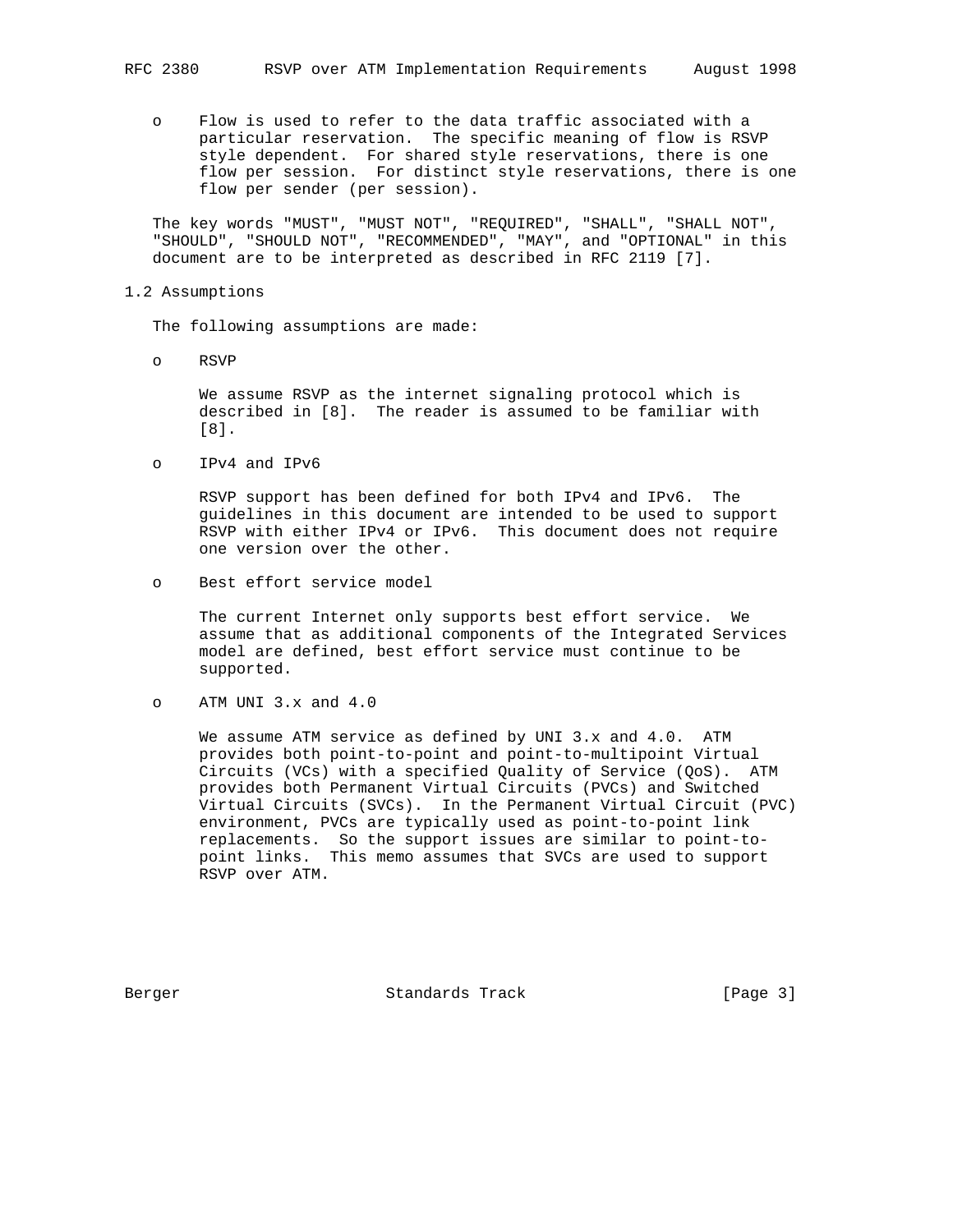# 2. General RSVP Session Support

 This section provides implementation requirements that are common for all (both unicast and multicast) RSVP sessions. The section covers VC usage, QoS VC initiation, VC teardown, handling requested changes in QoS, and encapsulation.

## 2.1 RSVP Message VC Usage

 There are several RSVP Message VC Usage options available to implementers. Implementers must select which VC to use for RSVP messages and how to aggregate RSVP sessions over QoS VCs. These options have been covered in [9] and some specific implementation guidelines are stated in [5]. In order to ensure interoperability between implementations that follow different options, RSVP over ATM implementations MUST NOT send RSVP (control) messages on the same QoS VC as RSVP associated data packets. RSVP over ATM implementations MAY send RSVP messages on either the best effort data path or on a separate control VC.

 Since RSVP (control) messages and RSVP associated data packets are not sent on the same VCs, it is possible for a VC supporting one type of traffic to fail while the other remains in place. When the VC associated with data packets fails and cannot be reestablished, RSVP SHOULD treat this as an allocation failure. When the VC used to forward RSVP control messages is abnormally released and cannot be reestablished, the RSVP associated QoS VCs MUST also be released. The release of the associated data VCs is required to maintain the synchronization between forwarding and reservation states for the associated data flows.

#### 2.2 VC Initiation

 There is an apparent mismatch between RSVP and ATM. Specifically, RSVP control is receiver oriented and ATM control is sender oriented. This initially may seem like a major issue but really is not. While RSVP reservation (RESV) requests are generated at the receiver, actual allocation of resources takes place at the subnet sender.

 For data flows, this means that subnet senders MUST establish all QoS VCs and the RSVP enabled subnet receiver MUST be able to accept incoming QoS VCs. These restrictions are consistent with RSVP version 1 processing rules and allow senders to use different flow to VC mappings and even different QoS renegotiation techniques without interoperability problems. All RSVP over ATM approaches that have VCs initiated and controlled by the subnet senders will interoperate. Figure 1 shows this model of data flow VC initiation.

Berger Standards Track [Page 4]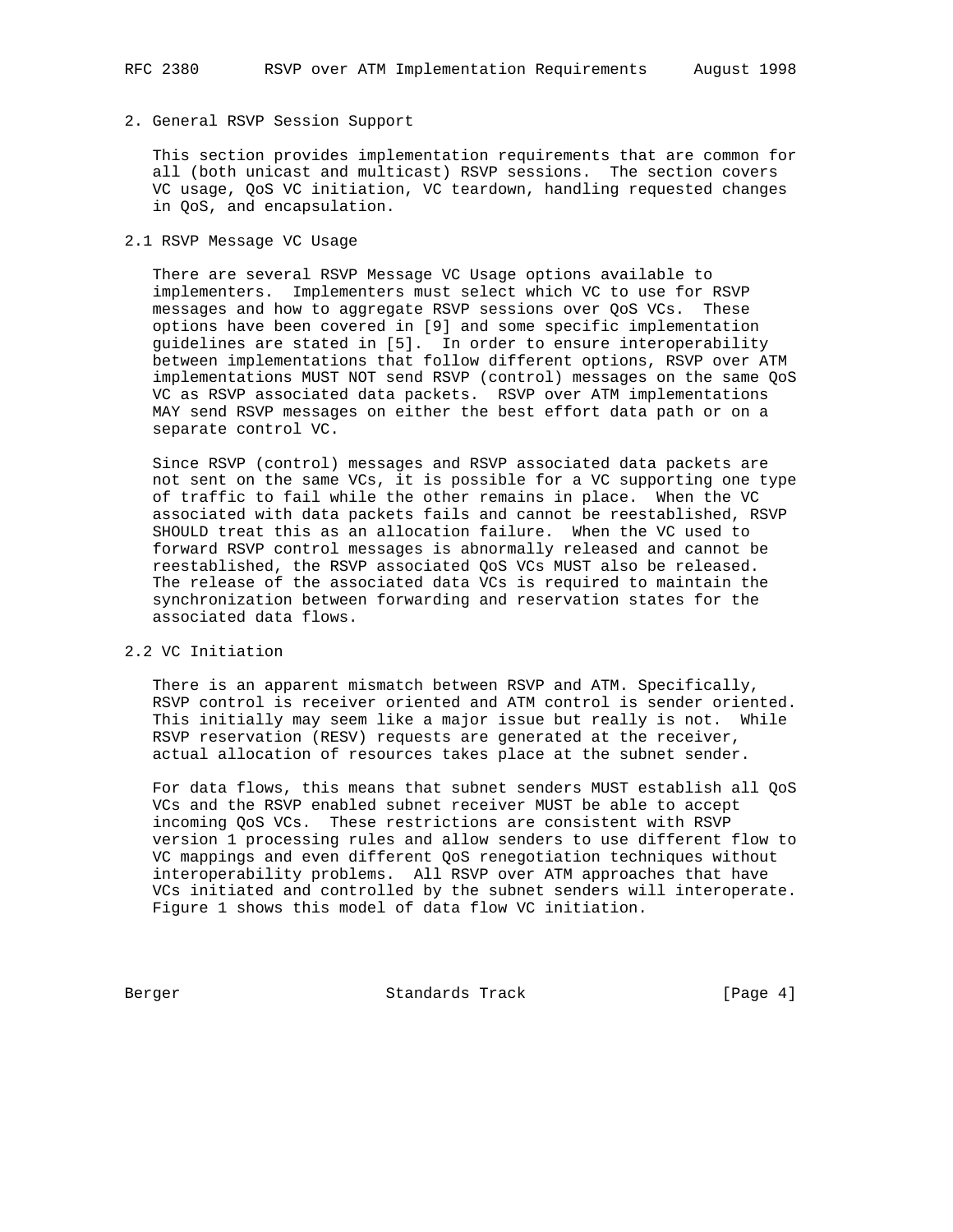

#### Figure 1: Data Flow VC Initiation

 RSVP over ATM implementations MAY send data in the backwards direction on an RSVP initiated QoS point-to-point VC. When sending in the backwards data path, the sender MUST ensure that the data conforms to the backwards direction traffic parameters. Since the traffic parameters are set by the VC initiator, it is quite likely that no resources will be requested for traffic originating at the called party. It should be noted that the backwards data path is not available with point-to-multipoint VCs.

#### 2.3 VC Teardown

 VCs supporting IP over ATM data are typically torndown based on inactivity timers. This mechanism is used since IP is connectionless and there is therefore no way to know when a VC is no longer needed. Since RSVP provides explicit mechanisms (messages and timeouts) to determine when an associated data VC is no longer needed, the traditional VC timeout mechanisms are not needed. Additionally, under normal operations RSVP implementations expect to be able to allocate resources and have those resources remain allocated until released at the direction of RSVP. Therefore, data VCs set up to support RSVP controlled flows should only be released at the direction of RSVP. Such VCs must not be timed out due to inactivity by either the VC initiator or the VC receiver. This conflicts with VCs timing out as described in RFC 1755 [11], section 3.4 on VC Teardown. RFC 1755 recommends tearing down a VC that is inactive for a certain length of time. Twenty minutes is recommended. This timeout is typically implemented at both the VC initiator and the VC receiver. Although, section 3.1 of the update to RFC 1755 [12] states that inactivity timers must not be used at the VC receiver.

 In RSVP over ATM implementations, the configurable inactivity timer mentioned in [11] MUST be set to "infinite" for VCs initiated at the request of RSVP. Setting the inactivity timer value at the VC initiator should not be problematic since the proper value can be

Berger Standards Track [Page 5]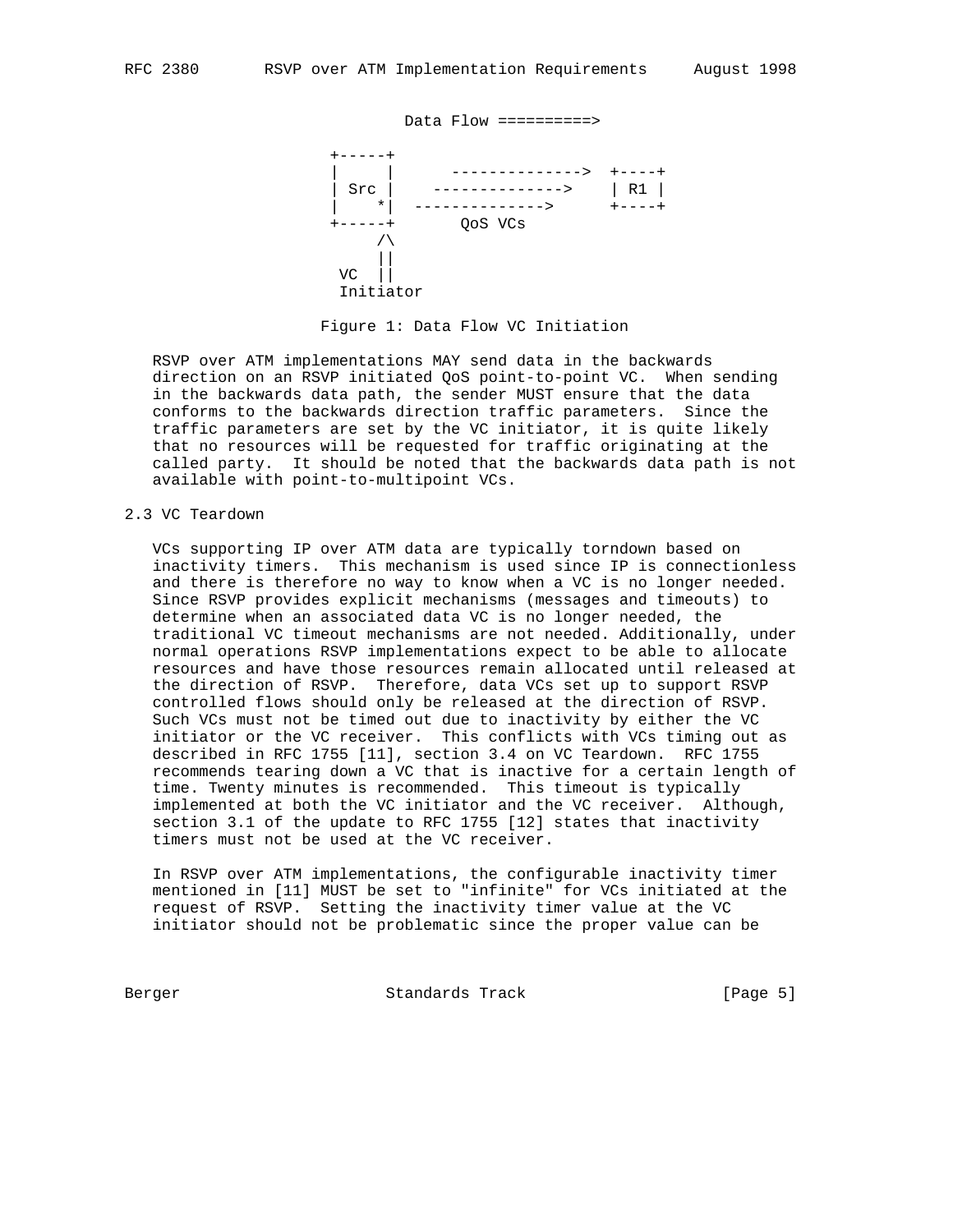relayed internally at the originator. Setting the inactivity timer at the VC receiver is more difficult, and would require some mechanism to signal that an incoming VC was RSVP initiated. To avoid this complexity and to conform to [12], RSVP over ATM implementations MUST not use an inactivity timer to clear any received connections.

## 2.4 Dynamic QoS

 As stated in [9], there is a mismatch in the service provided by RSVP and that provided by ATM UNI3. $x$  and  $4.0$ . RSVP allows modifications to QoS parameters at any time while ATM does not support any modifications to QoS parameters post VC setup. See [9] for more detail.

 The method for supporting changes in RSVP reservations is to attempt to replace an existing VC with a new appropriately sized VC. During setup of the replacement VC, the old VC MUST be left in place unmodified. The old VC is left unmodified to minimize interruption of QoS data delivery. Once the replacement VC is established, data transmission is shifted to the new VC, and only then is the old VC closed.

 If setup of the replacement VC fails, then the old QoS VC MUST continue to be used. When the new reservation is greater than the old reservation, the reservation request MUST be answered with an error. When the new reservation is less than the old reservation, the request MUST be treated as if the modification was successful. While leaving the larger allocation in place is suboptimal, it maximizes delivery of service to the user. The behavior is also required in order to conform to RSVP error handling as defined in sections 2.5, 3.1.8 and 3.11.2 of [8]. Implementations SHOULD retry replacing a too large VC after some appropriate elapsed time.

 One additional issue is that only one QoS change can be processed at one time per reservation. If the (RSVP) requested QoS is changed while the first replacement VC is still being setup, then the replacement VC SHOULD BE released and the whole VC replacement process is restarted. Implementations MAY also limit number of changes processed in a time period per [9].

#### 2.5 Encapsulation

 There are multiple encapsulation options for data sent over RSVP triggered QoS VCs. All RSVP over ATM implementations MUST be able to support LLC encapsulation per RFC 1483 [10] on such QoS VCs. Implementations MAY negotiate alternative encapsulations using the B-LLI negotiation procedures defined in ATM Signalling, see [11] for

Berger Standards Track [Page 6]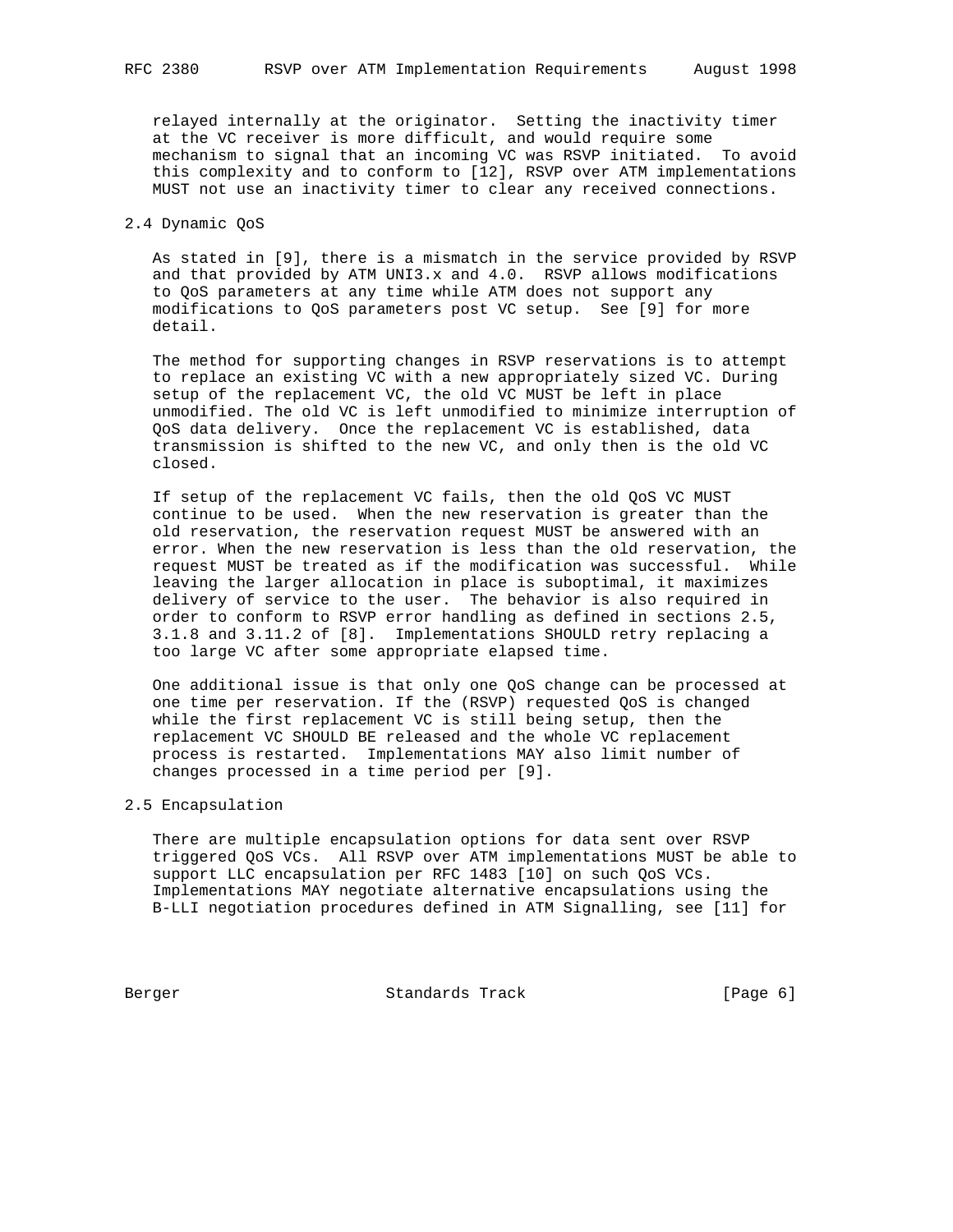details. When a QoS VC is only being used to carry IP packets, implementations SHOULD negotiate VC based multiplexing to avoid incurring the overhead of the LLC header.

3. Multicast RSVP Session Support

 There are several aspects to running RSVP over ATM that are unique to multicast sessions. This section addresses multicast end-point identification, multicast data distribution, multicast receiver transitions and next-hops requesting different QoS values (heterogeneity) which includes the handling of multicast best effort receivers. Handling of best effort receivers is not strictly an RSVP issue, but needs to be addressed by any RSVP over ATM implementation in order to maintain expected best effort internet service.

3.1 Data VC Management for Heterogeneous Sessions

 The issues relating to data VC management of heterogeneous sessions are covered in detail in [9]. In summary, heterogeneity occurs when receivers request different levels of QoS within a single session, and also when some receivers do not request any QoS. Both types of heterogeneity are shown in figure 2.





 [9] provides four models for dealing with heterogeneity: full heterogeneity, limited heterogeneity, homogeneous, and modified homogeneous models. No matter which model or combination of models is used by an implementation, implementations MUST NOT normally send

Berger Standards Track [Page 7]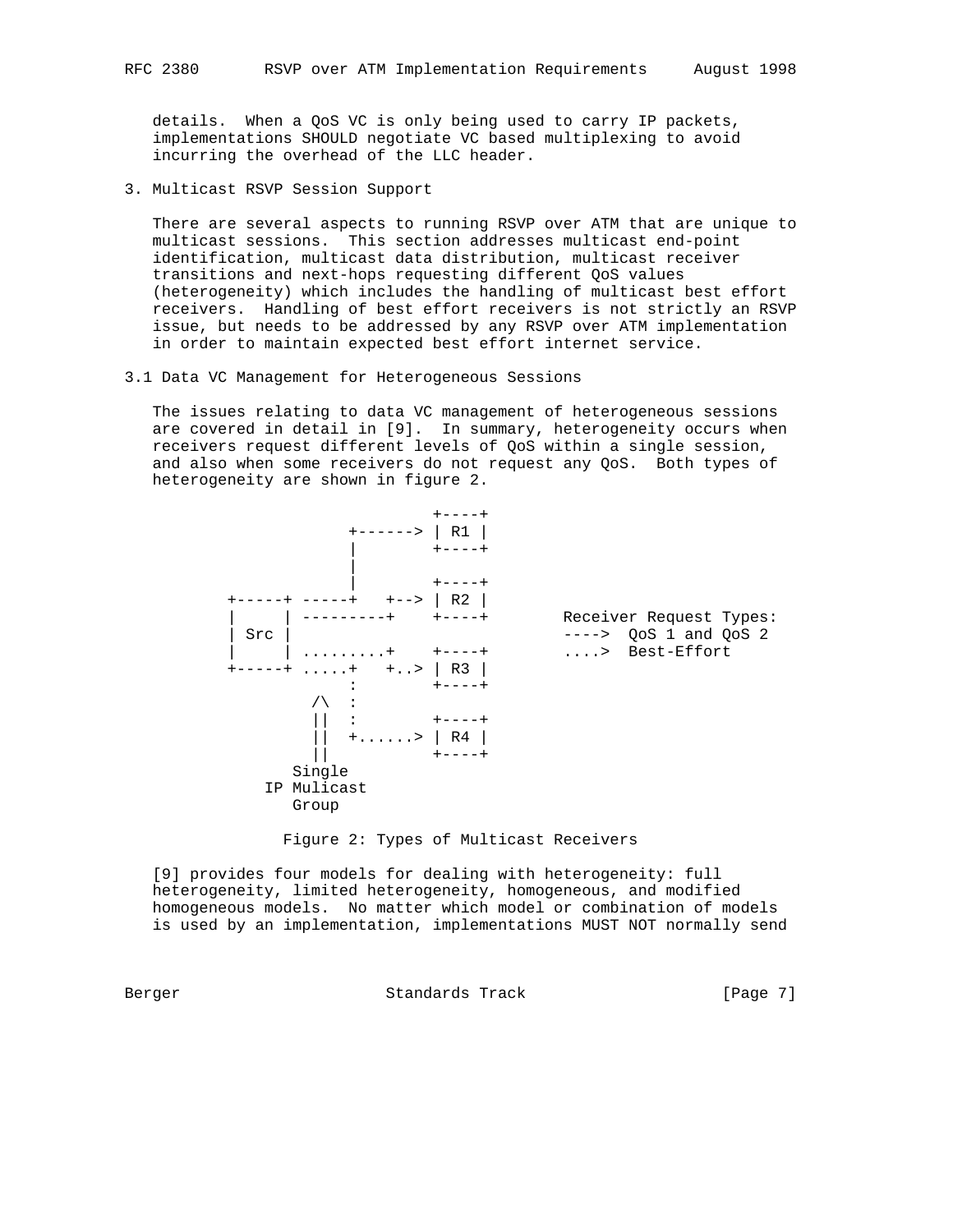more than one copy of a particular data packet to a particular next hop (ATM end-point). Some transient duplicate transmission is acceptable, but only during VC setup and transition.

 Implementations MUST also ensure that data traffic is sent to best effort receivers. Data traffic MAY be sent to best effort receivers via best effort or QoS VCs as is appropriate for the implemented model. In all cases, implementations MUST NOT create VCs in such a way that data cannot be sent to best effort receivers. This includes the case of not being able to add a best effort receiver to a QoS VC, but does not include the case where best effort VCs cannot be setup. The failure to establish best effort VCs is considered to be a general IP over ATM failure and is therefore beyond the scope of this document.

 There is an interesting interaction between dynamic QoS and heterogeneous requests when using the limited heterogeneity, homogeneous, or modified homogeneous models. In the case where a RESV message is received from a new next-hop and the requested resources are larger than any existing reservation, both dynamic QoS and heterogeneity need to be addressed. A key issue is whether to first add the new next-hop or to change to the new QoS. This is a fairly straight forward special case. Since the older, smaller reservation does not support the new next-hop, the dynamic QoS process SHOULD be initiated first. Since the new QoS is only needed by the new next-hop, it SHOULD be the first end-point of the new VC. This way signaling is minimized when the setup to the new next-hop fails.

## 3.2 Multicast End-Point Identification

 Implementations must be able to identify ATM end-points participating in an IP multicast group. The ATM end-points will be IP multicast receivers and/or next-hops. Both QoS and best effort end-points must be identified. RSVP next-hop information will usually provide QoS end-points, but not best effort end-points.

 There is a special case where RSVP next-hop information will not provide the appropriate end-points. This occurs when a next-hop is not RSVP capable and RSVP is being automatically tunneled. In this case a PATH message travels through a non-RSVP egress router on the way to the next-hop RSVP node. When the next-hop RSVP node sends a RESV message it may arrive at the source via a different route than used by the PATH message. The source will get the RESV message, but will not know which ATM end-point should be associated with the reservation. For unicast sessions, there is no problem since the ATM end-point will be the IP next-hop router. There is a problem with

Berger Standards Track [Page 8]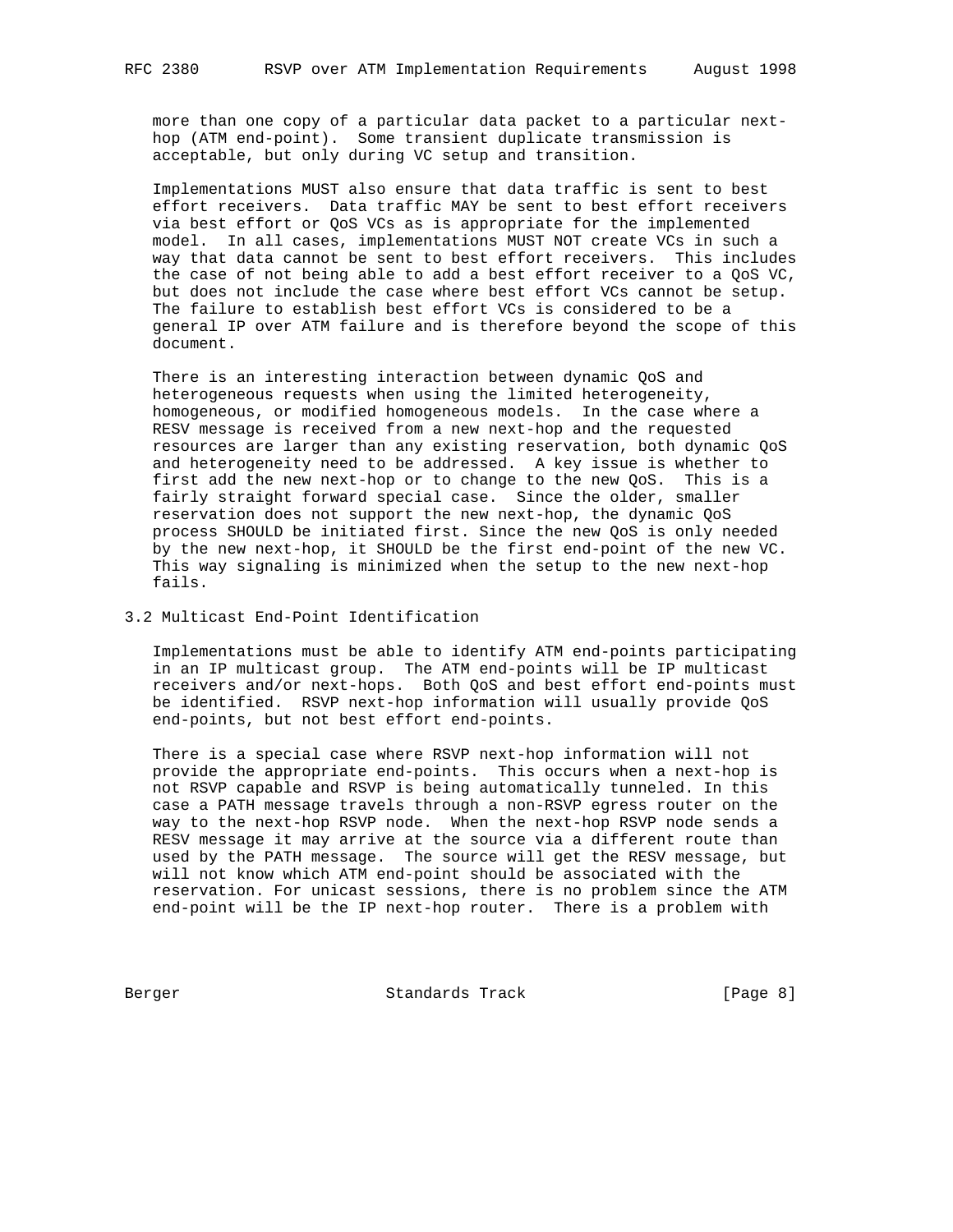multicast, since multicast routing may not be able to uniquely identify the IP next-hop router. It is therefore possible for a multicast end-point to not be properly identified.

 In certain cases it is also possible to identify the list of all best effort end-points. Some multicast over ATM control mechanisms, such as MARS in mesh mode, can be used to identify all end-points of a multicast group. Also, some multicast routing protocols can provide all next-hops for a particular multicast group. In both cases, RSVP over ATM implementations can obtain a full list of end-points, both QoS and non-QoS, using the appropriate mechanisms. The full list can then be compared against the RSVP identified end-points to determine the list of best effort receivers.

 While there are cases where QoS and best effort end-points can be identified, there is no straightforward solution to uniquely identifying end-points of multicast traffic handled by non-RSVP next-hops. The preferred solution is to use multicast control mechanisms and routing protocols that support unique end-point identification. In cases where such mechanisms and routing protocols are unavailable, all IP routers that will be used to support RSVP over ATM should support RSVP. To ensure proper behavior, baseline RSVP over ATM implementations MUST only establish RSVP-initiated VCs to RSVP capable end-points. It is permissible to allow a user to override this behavior.

3.3 Multicast Data Distribution

 Two basic models exist for IP multicast data distribution over ATM. In one model, senders establish point-to-multipoint VCs to all ATM attached destinations, and data is then sent over these VCs. This model is often called "multicast mesh" or "VC mesh" mode distribution. In the second model, senders send data over point-to point VCs to a central point and the central point relays the data onto point-to-multipoint VCs that have been established to all receivers of the IP multicast group. This model is often referred to as "multicast server" mode distribution. Figure 3 shows data flow for both modes of IP multicast data distribution.

Berger Standards Track [Page 9]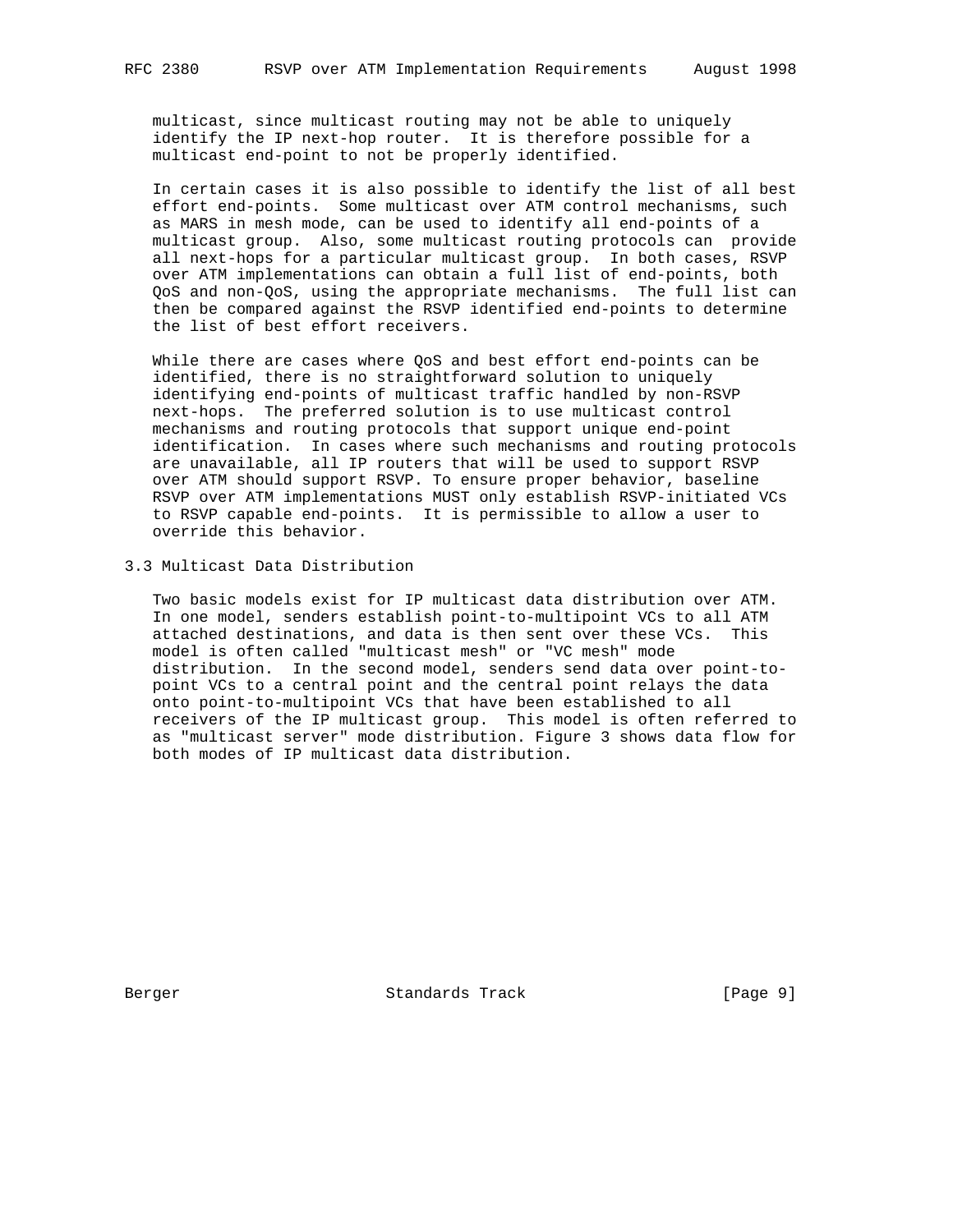

Figure 3: IP Multicast Data Distribution Over ATM

 The goal of RSVP over ATM solutions is to ensure that IP multicast data is distributed with appropriate QoS. Current multicast servers [1,2] do not support any mechanisms for communicating QoS requirements to a multicast server. For this reason, RSVP over ATM implementations SHOULD support "mesh-mode" distribution for RSVP controlled multicast flows. When using multicast servers that do not support QoS requests, a sender MUST set the service, not global, break bit(s). Use of the service-specific break bit tells the receiver(s) that RSVP and Integrated Services are supported by the router but that the service cannot be delivered over the ATM network for the specific request.

 In the case of MARS [1], the selection of distribution modes is administratively controlled. Therefore network administrators that desire proper RSVP over ATM operation MUST appropriately configure their network to support mesh mode distribution for multicast groups that will be used in RSVP sessions. For LANE1.0 networks the only multicast distribution option is over the LANE Broadcast and Unknown Server which means that the break bit MUST always be set. For LANE2.0 [3] there are provisions that allow for non-server solutions with which it may be possible to ensure proper QoS delivery.

Berger Standards Track [Page 10]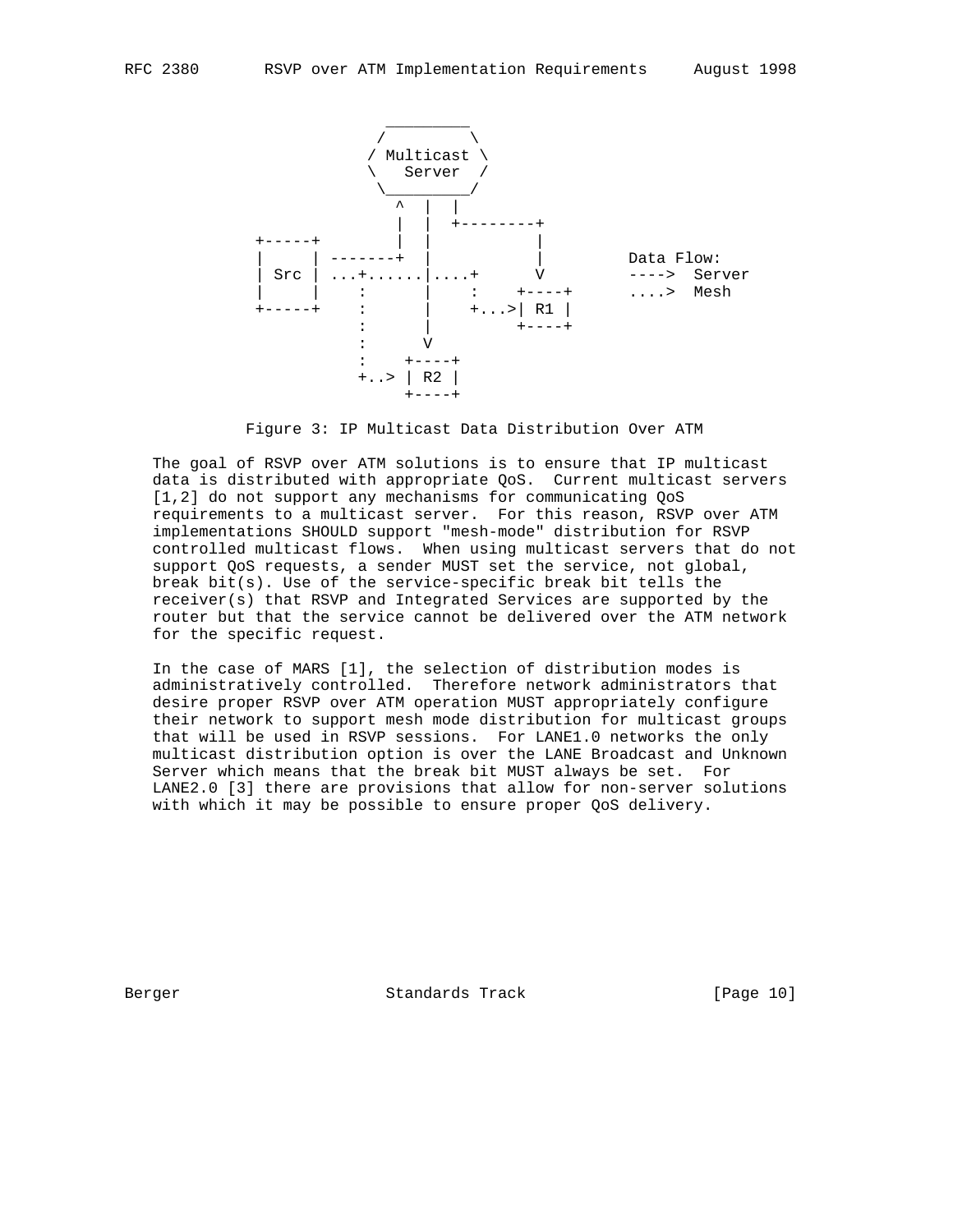# 3.4 Receiver Transitions

 When setting up a point-to-multipoint VCs there will be a time when some receivers have been added to a QoS VC and some have not.

 During such transition times it is possible to start sending data on the newly established VC. If data is sent both on the new VC and the old VC, then data will be delivered with proper QoS to some receivers and with the old QoS to all receivers. Additionally, the QoS receivers would get duplicate data. If data is sent just on the new QoS VC, the receivers that have not yet been added will miss data. So, the issue comes down to whether to send to both the old and new VCs, or to just send to one of the VCs. In one case duplicate data will be received, in the other some data may not be received. This issue needs to be considered for three cases: when establishing the first QoS VC, when establishing a VC to support a QoS change, and when adding a new end-point to an already established QoS VC.

 The first two cases are essentially the same. In both, it is possible to send data on the partially completed new VC. In both, there is the option of duplicate or lost data. In order to ensure predictable behavior and to conform to the requirement to deliver data to all receivers, data MUST NOT be sent on new VCs until all parties have been added. This will ensure that all data is only delivered once to all receivers.

 The last case differs from the others and occurs when an end-point must be added to an existing QoS VC. In this case the end-point must be both added to the QoS VC and dropped from a best effort VC. The issue is which to do first. If the add is first requested, then the end-point may get duplicate data. If the drop is requested first, then the end-point may miss data. In order to avoid loss of data, the add MUST be completed first and then followed by the drop. This behavior requires receivers to be prepared to receive some duplicate packets at times of QoS setup.

4. Security Considerations

 The same considerations stated in [8] and [11] apply to this document. There are no additional security issues raised in this document.

5. Acknowledgments

 This work is based on earlier drafts and comments from the ISSLL working group. The author would like to acknowledge their contribution, most notably Steve Berson who coauthored one of the drafts.

Berger Standards Track [Page 11]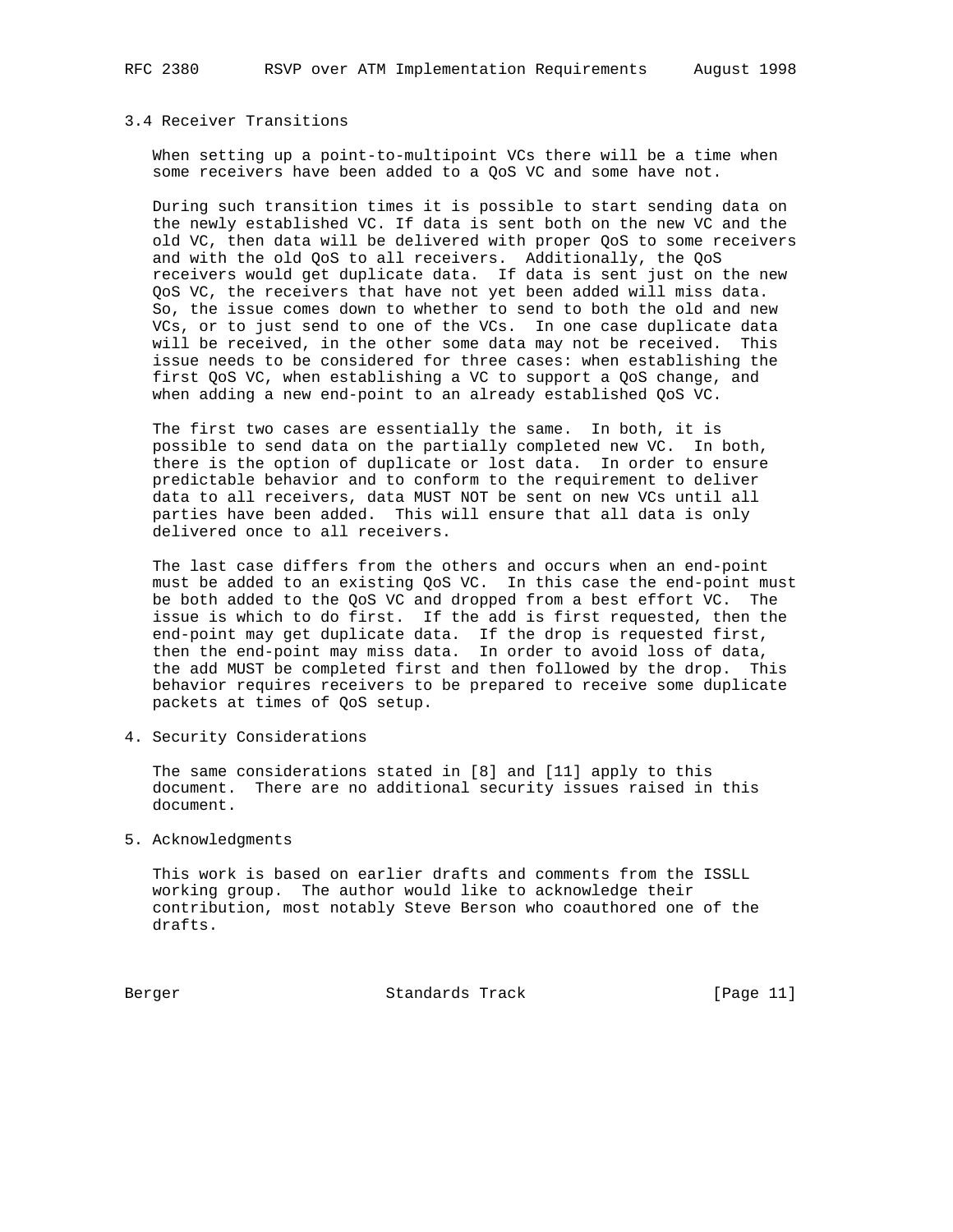# 6. Author's Address

 Lou Berger FORE Systems 1595 Spring Hill Road 5th Floor Vienna, VA 22182

 Phone: +1 703-245-4527 EMail: lberger@fore.com

Berger Standards Track [Page 12]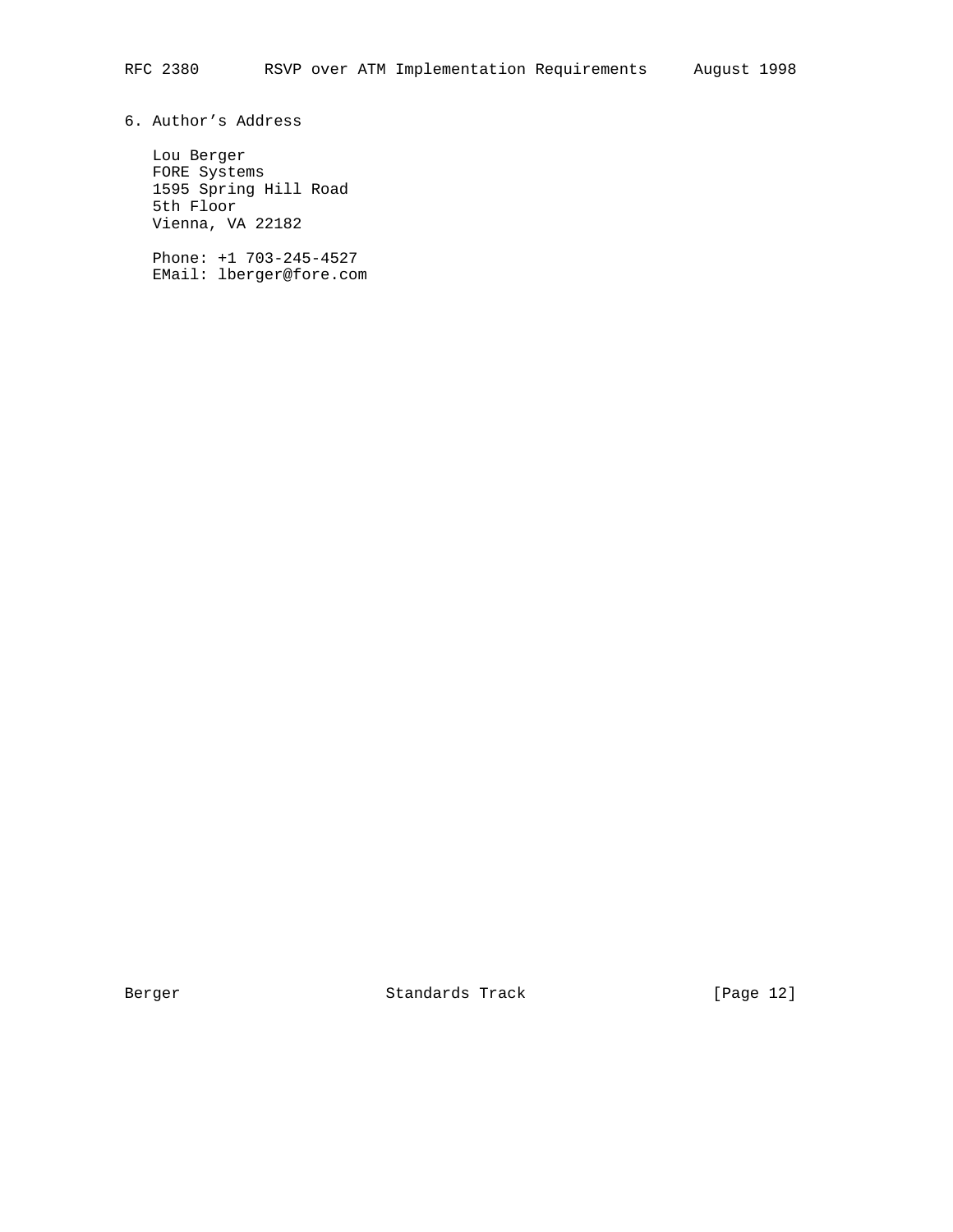REFERENCES

- [1] Armitage, G., "Support for Multicast over UNI 3.0/3.1 based ATM Networks," RFC 2022, November 1996.
- [2] The ATM Forum, "LAN Emulation Over ATM Specification", Version 1.0.
- [3] The ATM Forum, "LAN Emulation over ATM Version 2 LUNI Specification", April 1997.
- [4] The ATM Forum, "MPOA Baseline Version 1", May 1997.
- [5] Berger, L., "RSVP over ATM Implementation Guidelines", BCP 24, RFC 2379, August 1998.
- [6] Borden, M., and M. Garrett, "Interoperation of Controlled-Load and Guaranteed-Service with ATM", RFC 2381, August 1998.
- [7] Bradner, S., "Key words for use in RFCs to Indicate Requirement Levels", BCP 14, RFC 2119, March 1997.
- [8] Braden, R., Zhang, L., Berson, S., Herzog, S., and S. Jamin, "Resource ReSerVation Protocol (RSVP) -- Version 1 Functional Specification", RFC 2205, September 1997.
- [9] Crawley, E., Berger, L., Berson, S., Baker, F., Borden, M., and J. Krawczyk, "A Framework for Integrated Services and RSVP over ATM", RFC 2382, August 1998.
- [10] Heinanen, J., "Multiprotocol Encapsulation over ATM Adaptation Layer 5", RFC 1483, July 1993.
- [11] Perez, M., Liaw, F., Grossman, D., Mankin, A., Hoffman, E., and A. Malis, "ATM Signalling Support for IP over ATM", RFC 1755, February 1995.
- [12] Maher, M., "ATM Signalling Support for IP over ATM UNI 4.0 Update", RFC 2331, April 1998.

Berger Standards Track [Page 13]